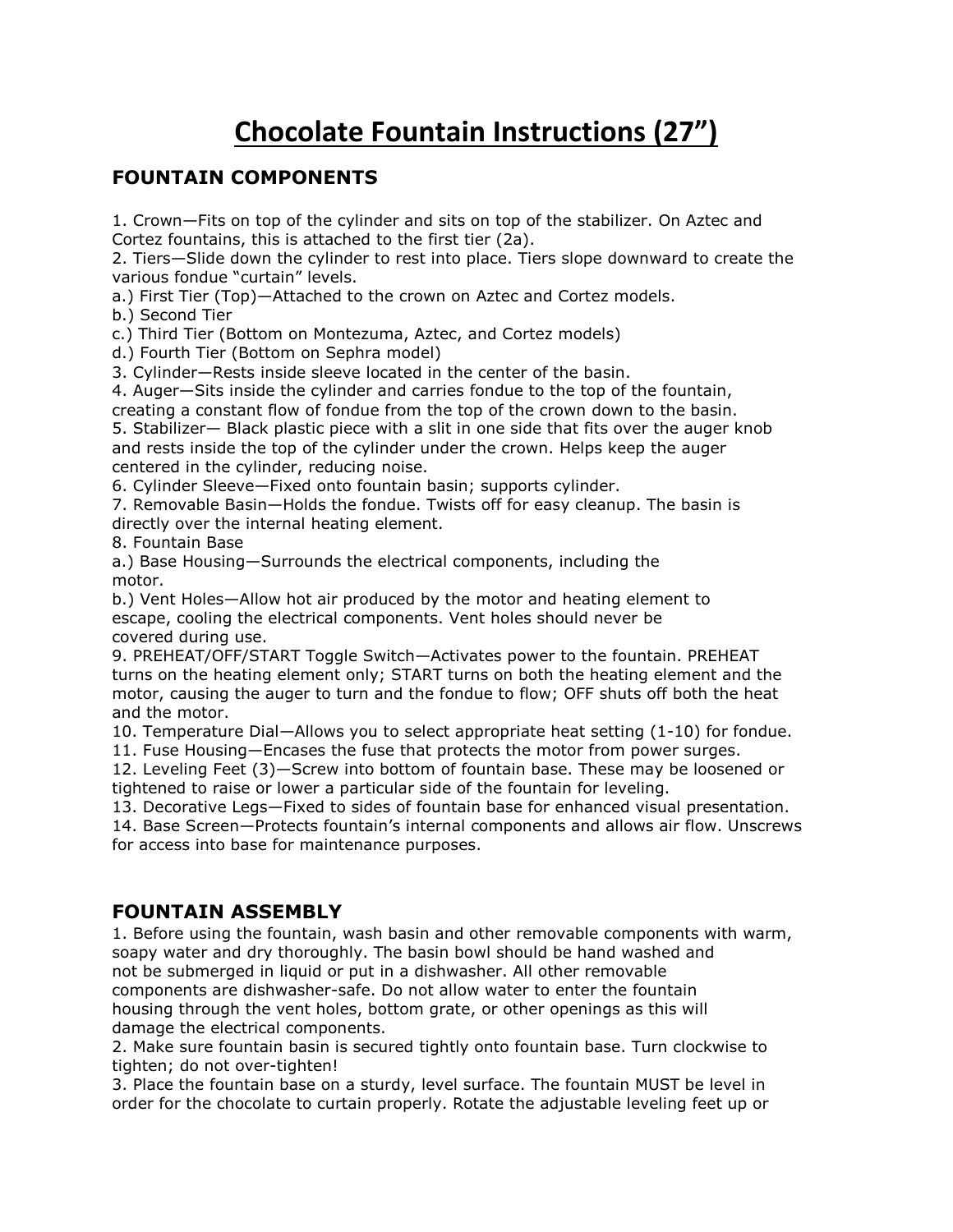down until all sides are even. Assess the level of the fountain by placing a spirit level on the basin rim in several different places if necessary.

4. Position the cylinder to fit inside the stainless steel sleeve located in the basin so that the cylinder stands in place. The welded knob on the cylinder should fit inside the groove on the sleeve. Press down on the cylinder to ensure that it is firmly placed.

5. Slide the largest tier over the cylinder until it stops in position over the bottom step on the cylinder wall. Position the remaining tiers in the same way, working from largest to smallest. All tiers should slope downward.

6. Place the stabilizer over the auger knob. Holding the auger by its knob, lower it into the cylinder. Fit the auger over the square pin in the center of the basin. The lip of the stabilizer will rest on the top of the cylinder. Turn the auger clockwise to be sure it is securely in place. You should feel resistance. If melting chocolate in the basin, wait until the chocolate is completely melted before inserting the auger into the cylinder.

7. Fit the crown on top of the cylinder. The widest part of the crown should be at the top.

8. Plug the fountain in and move the switch to PREHEAT. Turn the temperature dial to 10 and allow the basin to preheat for 5 minutes. Once basin is preheated, see "CHOCOLATE PREPARATION" for melting temperatures and instructions.

\*\*\* All tier set components should be at room temperature before adding melted chocolate to the fountain. Chocolate will harden if it comes into contact with cold metal and can cause the auger to bind. \*\*\*

## **CHOCOLATE PREPARATION**

Before using the chocolate, store it in a cool, dry place. Do not freeze or refrigerate it as moisture affects the chocolate's consistency.

Melt chocolate directly in the fountain basin, in a double boiler, or in its microwavable bags according to the instructions on the bags. WHEN MICROWAVING CHOCOLATE, ALWAYS USE HALF-POWER TO PREVENT SCORCHING.

Melting chocolate directly in the fountain basin takes approximately 35–60 minutes. Add chocolate 1-2 pounds at a time to expedite the melting process. Stir chocolate every 2-3 minutes, scraping it from the basin with a spatula as you go, to prevent scorching.

Milk and White chocolate are more susceptible to scorching so be sure to stir more frequently (every 2-3 minutes) and use appropriate temperature settings.

\*CAUTION: The heat setting should never be higher than 7 when melting White chocolate. Overheating White or Milk chocolate causes it to thicken or become clumpy and it will not flow properly. If this happens, see "TROUBLESHOOTING" item #2.

## **STARTING THE FOUNTAIN**

#### *BEFORE STARTING THE FOUNTAIN:*

1. Ensure that the fountain is on a sturdy, LEVEL surface.

2. The fountain itself must be level in order to operate and curtain properly. Please see "FOUNTAIN ASSEMBLY" for instructions on leveling the fountain.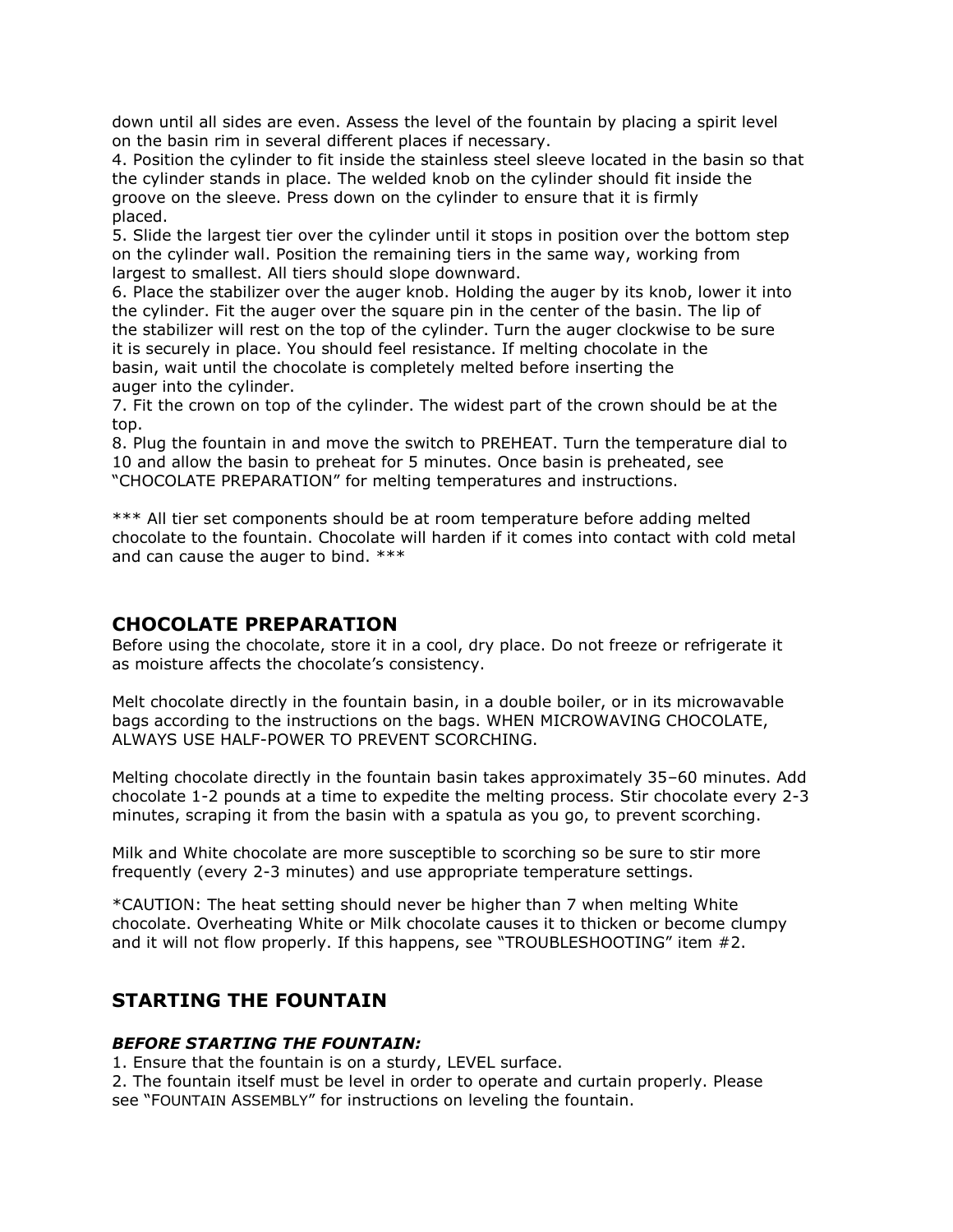3. Check to see that the fountain basin is securely tightened.

4. Ensure that the fountain vent holes and the bottom of the base housing are not covered. These areas allow heat to escape from the motor and heating element during use. Obstruction of the air flow will cause damage to the motor and internal electrical components.

5. Fill the basin with chocolate according to the "CHOCOLATE PREPARATION" instructions.

### *ONCE THE CHOCOLATE IS MELTED:*

6. Place the auger with the stabilizer into the cylinder and turn it clockwise to check that it is locked in place over the center square pin. Place the crown on top of the cylinder.

7. Press the toggle switch to START. The auger will turn and carry the chocolate up through the cylinder, causing it to flow over the crown and tiers and back into the basin. As the cylinder fills with chocolate, there may be a brief knocking noise from the auger spinning against the cylinder. This noise will go away quickly as the auger is coated with the chocolate.

## **ADDING ADDITIONAL CHOCOLATE**

### *ADDING CHOCOLATE CHIPS:*

Pour chips directly on top of the fountain crown, approx. 1 cup at a time. Allow the chips to become melted before adding more.

### *ADDING MELTED CHOCOLATE:*

To add a large amount of chocolate, melt it prior to adding it to the basin. You can melt it in its microwavable bags or in a double boiler.

Chocolate temperature may be affected by the addition of chocolate or by environmental factors, such as operating the fountain in a cold area. In such conditions the fountain temperature may need to be adjusted accordingly.

Generally, if White or Milk chocolate becomes too thick, decrease the temperature. If Dark chocolate becomes too thick, increase the temperature. Scrape sitting chocolate from the bottom of the basin and stir frequently throughout event.

# **CLEANING THE FOUNTAIN**

#### *Before cleaning:*

Turn the toggle switch to OFF. Always unplug the power cord from the electrical outlet before cleaning the fountain. Never permit the electrical cord to come into contact with water.

Do not use abrasive scouring pads or powders to clean the stainless steel basin or other components. Doing so will mar the finish.

#### *Cleaning Your Chocolate Fountain:*

1. Wearing food handler gloves, scrape excess chocolate from the crown and stabilizer with a spatula. Remove crown and stabilizer and place them directly in the sink.

2. Pull the auger out of the cylinder by its knob, scraping the excess chocolate off with a spatula or gloved hand as you go so that it falls back into the cylinder. Move the auger to the sink.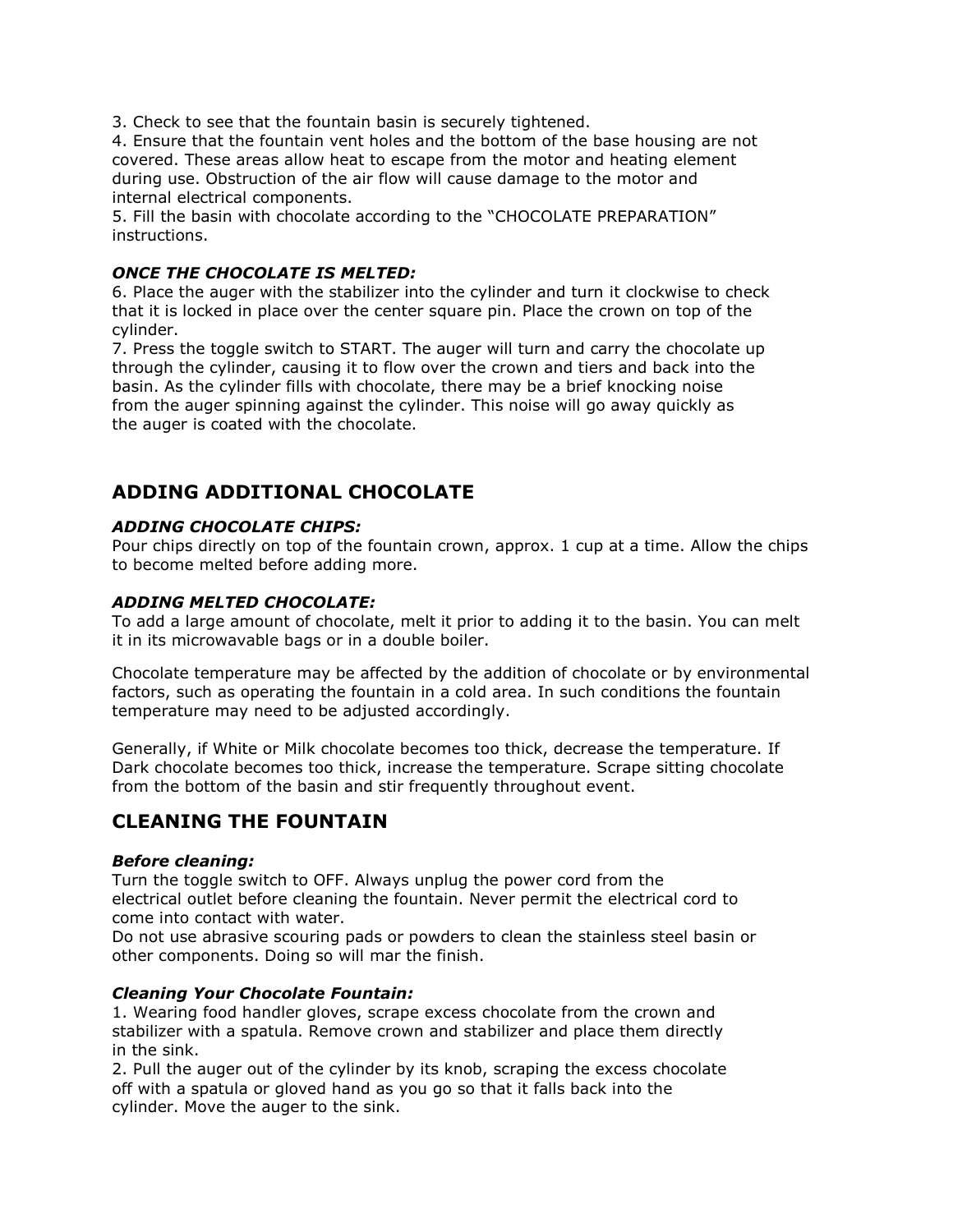3. Use a spatula to scrape excess chocolate from the tiers. Remove the tiers and cylinder and place them in the sink.

4. Twist off the removable basin and pour leftover chocolate into a bag-lined container for easy disposal. Scrape the remaining chocolate out with a spatula and move basin to sink. Never pour chocolate directly down the drain. Chocolate can harden in the pipes and damage the drain system.

5. The basin should NOT be placed in the dishwasher but should be washed by hand. The extreme heat of the dishwasher will potentially damage the seals and bearing grease. The bottom of the basin holding the seals and bearings should also NOT be submerged in liquid. All other removable fountain parts are dishwasher-safe. They may also be hand-washed with warm, soapy water and a large sponge. Use degreasing dish soap when washing components in the sink. Make sure the chocolate is broken up by warm, soapy water before it goes down the drain. 6. Carefully clean around cylinder sleeve and square pin in basin. If necessary,

use a soft toothbrush to remove all chocolate.

7. Once basin is thoroughly cleaned and dried, twist it back onto fountain base. 8. Spray the outside of the fountain base with glass cleaner and polish with a soft cloth.

# TROUBLESHOOTING

### *1. Fondue does not curtain properly:*

a. Fountain is not level: The base of the fountain must be level in order for fondue to curtain properly. If the fondue is flowing heavily on one side, raise that side of the fountain using the adjustable leveling feet until the fondue flows evenly.

b. Air bubbles: Air is often trapped inside the cylinder when the fountain is initially turned on or if the fondue level in the basin becomes too low. This causes gaps in the fondue curtain. To resolve this, simply turn the fountain off, allow it to sit for 15-30 seconds, and turn it back on. Repeat this procedure until the fountain is flowing at full capacity.

c. Not enough fondue: Refer to the "RECOMMENDED CHOCOLATE AMOUNTS" table to ensure that you are meeting the minimum capacity requirement.

d. Chocolate is too thick: Chocolate will not flow correctly if it is at the wrong temperature. Generally, for Dark chocolate, the temperature should be increased. For White and Milk chocolate, the temperature should be decreased. Please see "CHOCOLATE OPERATING TEMPERATURES" for appropriate heat settings.

e. Food blocking fondue flow: Turn the motor off and use a spatula to check for food items that may have become lodged between the bottom of the cylinder sleeve and the basin.

f. Small food particles in the fondue: Small pieces of food flowing in the fondue may cause gapping as the pieces flow over the tiers. Turn the motor off and try to remove the food with a spatula or strainer.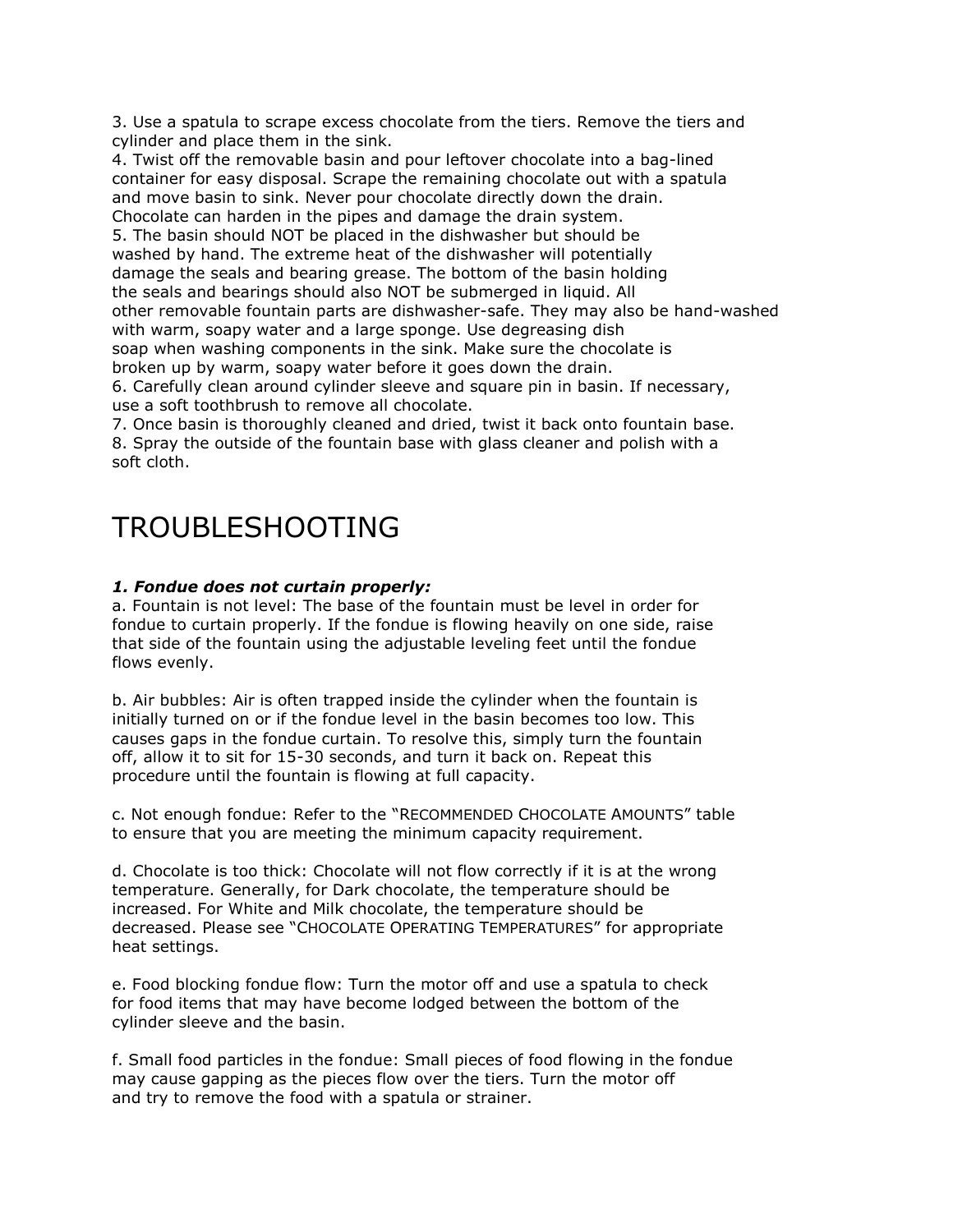**2. Chocolate is thick and clumpy:** When chocolate is overheated or scorched, it becomes clumpy. White and Milk chocolate are especially susceptible to overheating. If this occurs, stir small amounts of vegetable oil or cocoa butter into the chocolate until it reaches the appropriate consistency. Chocolate may also be placed in a blender and mixed with the thinning agent. Consult the "CHOCOLATE OPERATING TEMPERATURES" to ensure you are using the appropriate heat setting. To avoid scorching, stir the chocolate often with a spatula, scraping it from the bottom of the basin as you stir. Chocolate will also become clumpy if it has come into contact with water.

#### *3. The fountain will not heat properly:*

a. Electrical problem: Make sure that the fountain is plugged into a working electrical outlet and that the switch is in the ON or PREHEAT position. If you have another appliance plugged into the same outlet, the fountain may not be receiving enough electricity.

b. Damaged thermostat: Move the temperature dial gradually from 1-10. Listen closely at the base of the fountain to hear a "click" when raising the temperature. If you hear a click, the thermostat is functional and the problem may be a wiring issue. If you do not hear a click, please call Customer Service for further assistance.

c. Loose wiring: Unplug the fountain, turn it over, and remove the protective screen. Check to see that all of the wires and contacts are firmly in place. Important: Before touching any wires, discharge the electricity from the fountain to avoid electric shock. Do this by switching the fountain from START to OFF several times once the fountain is unplugged. If there are any loose contacts for which the original position can be easily determined, reattach them. Please call Customer Service for further assistance.

## *4. The fountain will not turn on:*

a. Bad electrical connection: Power may have been interrupted by an electrical breaker being tripped. Fountains with a 120V power supply require a dedicated 10-amp breaker to provide the fountain with an ample supply of power. These models will draw 4–9 amps when the motor and heat are on. The 240V fountains draw 2-5 amps total and require a 5-amp breaker.

b. Fuse has blown: Replace fuse with a 15-amp straight or 10-amp slow blow fuse. The fuse can be replaced from the fountain exterior by twisting the fuse cap off (flathead screwdriver or coin may be needed), exchanging the fuse, and repositioning the fuse cap.

## *5. The fountain makes a knocking noise:*

a. If knocking is coming from the cylinder: When the fountain starts up, the auger may knock against the cylinder momentarily until the chocolate has coated the inside cylinder walls and auger. If knocking continues, make sure the stabilizer is correctly positioned at the top of the cylinder around the auger knob so the auger is held in the center of the cylinder. Make sure the auger is completely settled on the square pin in the basin. Also check to see that the cylinder is resting firmly in the sleeve.